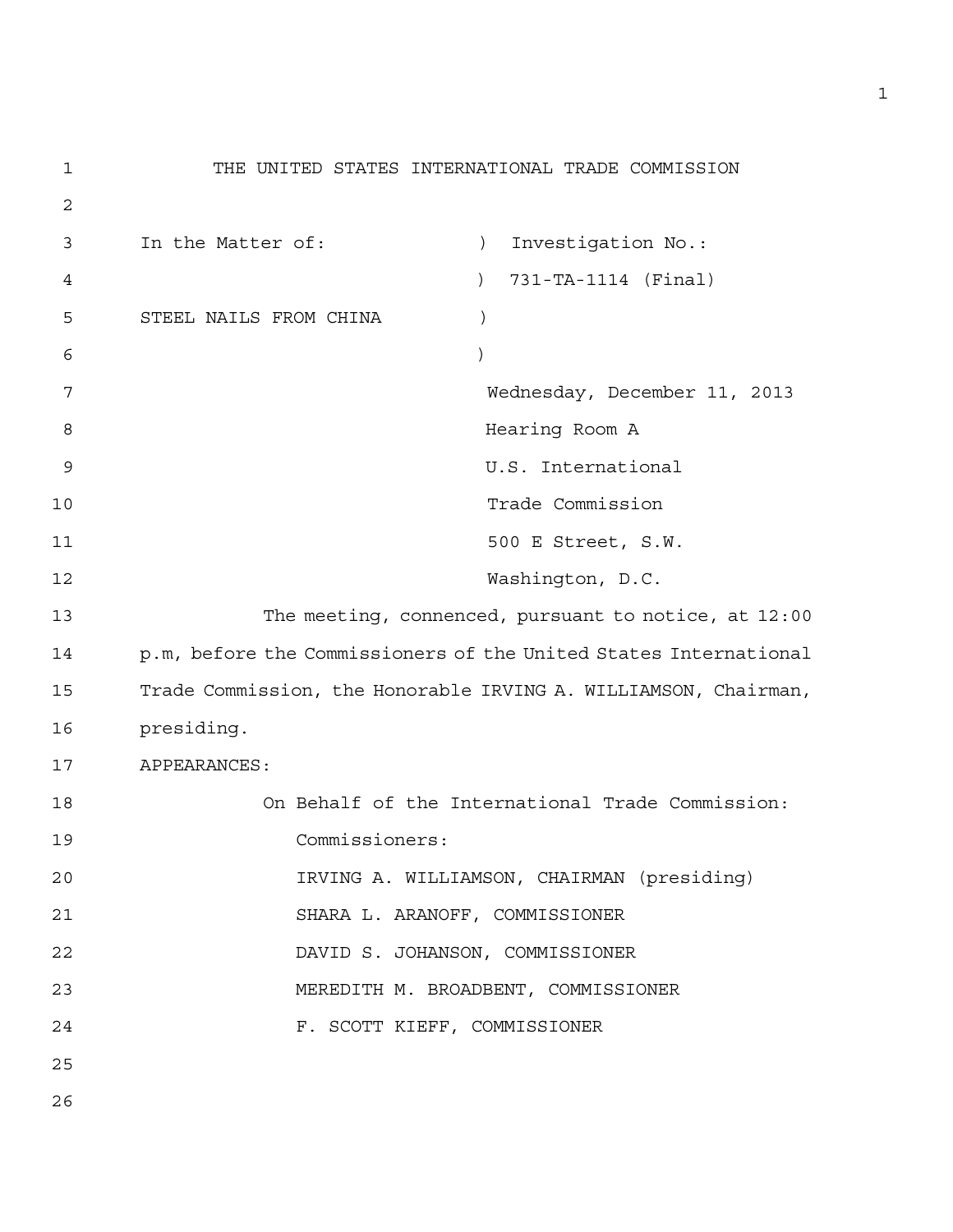| APPEARANCES (Continued): |
|--------------------------|
|                          |

| $\overline{2}$ | Staff:                                     |
|----------------|--------------------------------------------|
| 3              | MICHAEL SZUSTAKOWSKI, INVESTIGATOR         |
| 4              | GERALD HOUCK, INTERNATIONAL TRADE ANALYST  |
| 5              | NATALINE VIRAY-FUNG, ATTORNEY-ADVISOR      |
| 6              | DOUGLAS CORKRAN, SUPERVISORY INVESTIGATOR  |
| 7              |                                            |
| 8              | BILL BISHOP, SUPERVISORY HEARINGS AND      |
| $\mathsf 9$    | INFORMATION OFFICER                        |
| 10             | SHARON BELLAMY, PROGRAM SUPPORT SPECIALIST |
| 11             |                                            |
| 12             |                                            |
| 13             |                                            |
| 14             |                                            |
| 15             |                                            |
| 16             |                                            |
| 17             |                                            |
| 18             |                                            |
| 19             |                                            |
| 20             |                                            |
| 21             |                                            |
| 22             |                                            |
| 23             |                                            |
| 24             |                                            |
| 25             |                                            |
|                |                                            |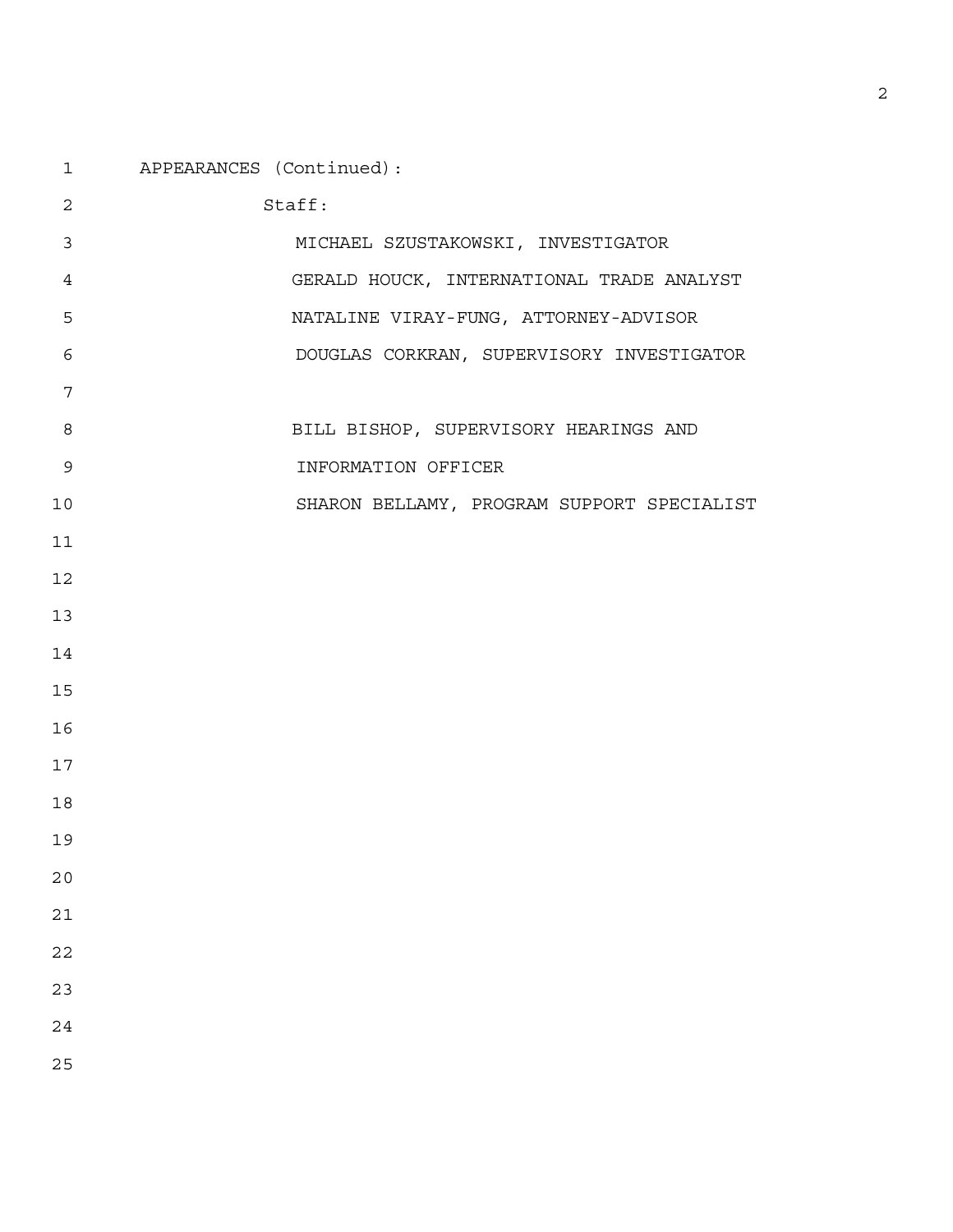1 P R O C E E D I N G S 2 (11:00 a.m.) 3 CHAIRMAN WILLIAMSON: Good morning. This meeting 4 of the U.S. International Trade Commission will now come to order. 5 I understand that there are no agendas for future 6 meetings, minutes, ratification lists, or outstanding action 7 jackets to consider. 8 Next we turn to the vote in Investigation No. 9 731-TA-1114 (Review) (Steel Nails from China). Welcome to Mr. 10 Corkran and the staff who participated in this 11 investigation. 12 Are there any questions for the staff? 13 (No response.) 14 CHAIRMAN WILLIAMSON: Are there any additions or 15 corrections to the staff report? 16 MR. CORKRAN: Douglas Corkran, Office of 17 Investigations. Thank you Mr. Chairman, staff proposes that the 18 staff report be revised in accordance with memorandum 19 INV. LL -108, dated December 5, 2013. Staff has no further 20 revisions. 21 CHAIRMAN WILLIAMSON: Thank you. Is there any 22 objection to approve the staff report as revised? 23 (No response.) 24 CHAIRMAN WILLIAMSON: Hearing none, it is 25 26

3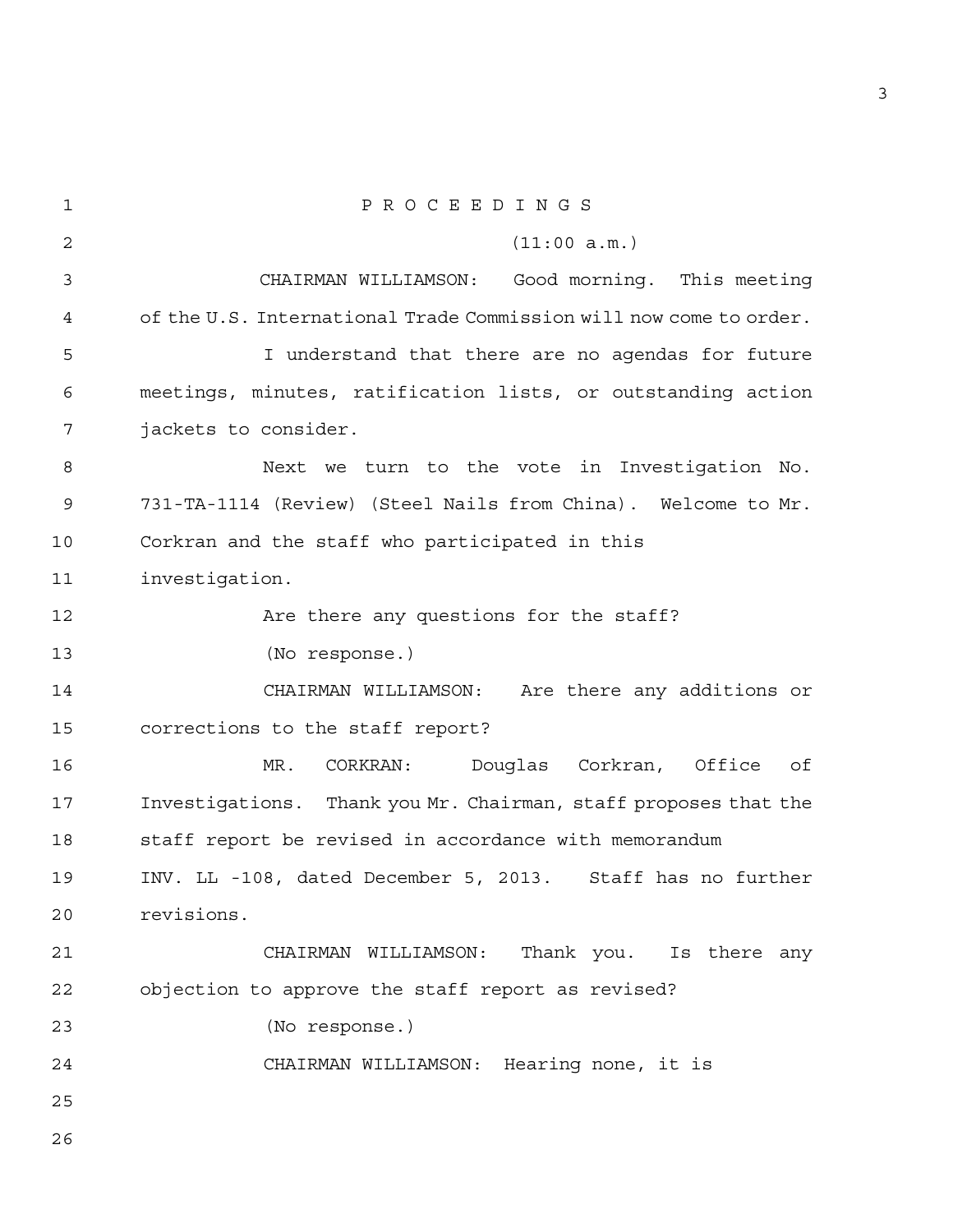1 approved. Mr. Secretary will you please call the roll? 2 MR. BISHOP: Commissioner Broadbent? 3 COMMISSIONER BROADBENT: I vote in the affirmative. 4 MR. BISHOP: Commissioner Johanson? 5 COMMISSIONER JOHANSON: I vote in the affirmative. 6 MR. BISHOP: Commissioner Aranoff? 7 COMMISSIONER ARANOFF: I vote in the affirmative. 8 MR. BISHOP: Commissioner Pinkert? 9 COMMISSIONER PINKERT: I vote in the affirmative. 10 MR. BISHOP: Commissioner Kieff? 11 COMMISSIONER KIEFF: I vote in the affirmative. 12 MR. BISHOP: Commissioner Williamson. 13 COMMISSIONER WILLIAMSON: I vote in the affirmative. 14 MR. BISHOP: Mr. Chairman, the Commission has reached 15 an affirmative determination. 16 CHAIRMAN WILLIAMSON: Thank you Mr. Secretary. 17 Further information regarding this determination will be in the 18 press release. Commissioner's opinions are scheduled to be 19 released on December 19, 2013. 20 Thank you to all the staff who participated in this 21 investigation. Seeing that there is no other business before the 22 Commission, this meeting is adjourned. 23 24 25 26

4